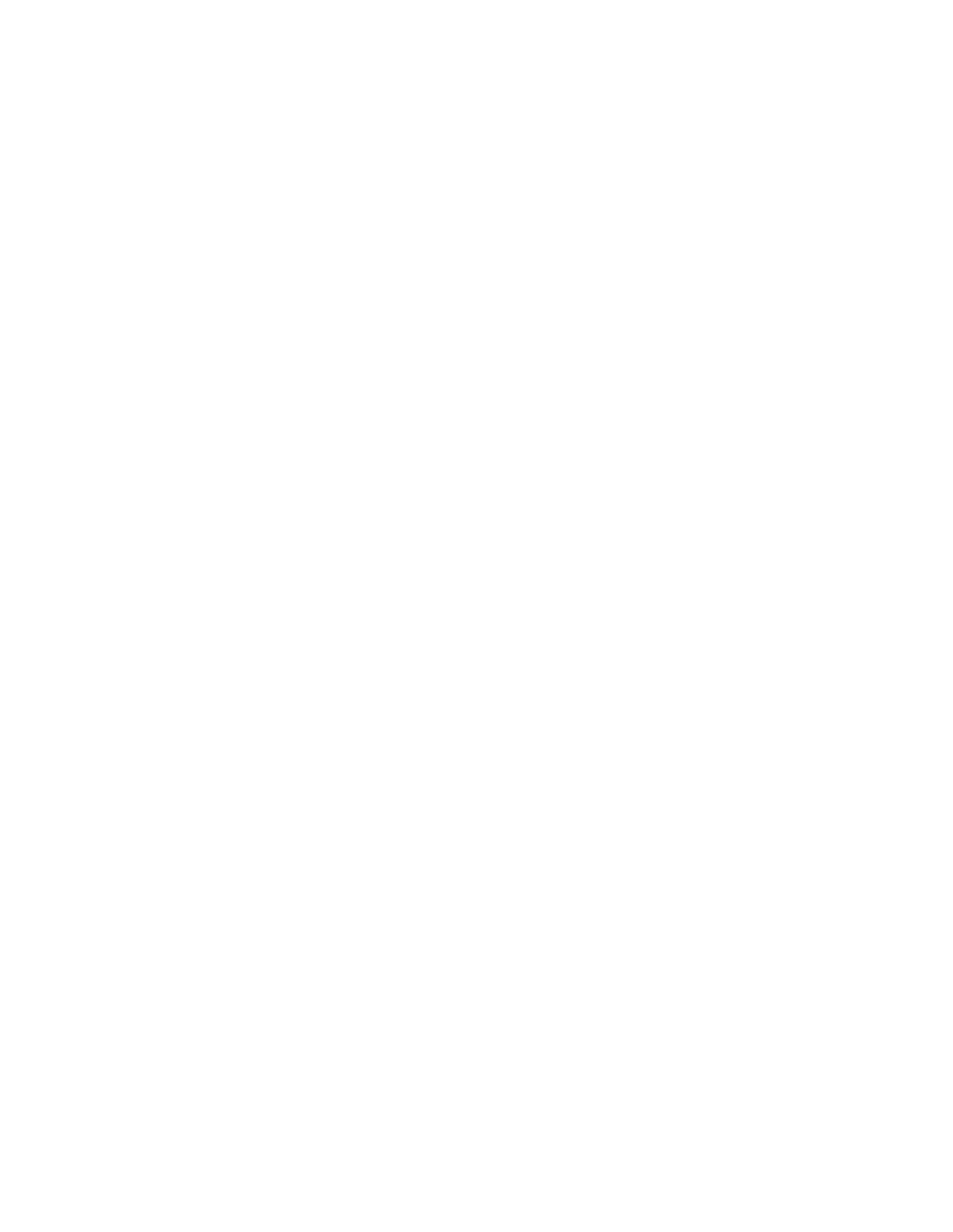$\overline{a}$ 

### **I. RATIONALE FOR AND PURPOSE OF DOCUMENT**

1. During 2009, ways to make the Committee on World Food Security (CFS) a more effective body to combat food insecurity and malnutrition were agreed to and widely supported. The new CFS offers opportunities for a wider range of national and regional stakeholders to play a more prominent role in combating hunger and food insecurity. By virtue of their prominence within regions and their anticipated enhanced governance role as provided for in the Immediate Plan of Action (IPA) for FAO renewal, it is considered opportune for FAO Regional Conferences (RCs) to consider how they could contribute more effectively to national, regional and global food security and its governance, and to identify priority areas for action, within the framework of the reformed CFS.

2. The purpose of this document is to assist RC participants to address this important issue which has been included as discussion item in the provisional agendas of all RCs. The document briefly outlines the main features of the reformed CFS and suggests possible roles that FAO RCs could play in order to maximize benefits to countries in the region.

## **II. REASONS FOR REFORMING THE COMMITTEE ON WORLD FOOD SECURITY**

3. Faced with rapidly rising hunger and weak synergy and coordination in the governance of world food security, Member Nations of the CFS agreed to embark on a profound reform of the Committee to strengthen it considerably so that it can fully play its vital role especially to coordinate expertise and action in the fight against hunger and food and nutrition insecurity.

4. Wide-ranging reforms of the CFS were agreed to unanimously by its members at its  $35<sup>th</sup>$ session in October 2009 and subsequently approved in November 2009 by the  $36<sup>th</sup>$  session of the FAO Conference. In addition, the reforms were endorsed by the Heads of State and Governments in November 2009 at the World Summit on Food Security who committed to "fully implement the reform of the CFS" as one of the four strategic goals of the Summit.

### **III. KEY FEATURES OF THE REFORM**<sup>1</sup>

5. As a central component of the evolving Global Partnership for Agriculture, Food Security and Nutrition, the reformed CFS will constitute the foremost inclusive international and intergovernmental platform for a broad range of committed stakeholders to work together in a coordinated manner and in support of country-led processes towards the elimination of hunger and ensuring food security and nutrition for all human beings. The CFS will strive for a world free from hunger where countries implement the "Voluntary guidelines for the progressive realization of the right to adequate food in the context of national food security".

6. Implementation of the CFS' new roles will be carried out in two phases. Phase I will include coordination at global level, policy convergence, and support and advice to countries and regions. In Phase II, CFS will gradually take on additional roles such as coordination at national and regional levels, promote accountability and share best practices at all levels, and develop a global strategic framework for food security and nutrition.

<sup>&</sup>lt;sup>1</sup> Detailed features of the reform can be found in the CFS document CFS:2009/2 Rev.2 (accessible at ftp://ftp.fao.org/docrep/fao/meeting/017/k6023e4.pdf).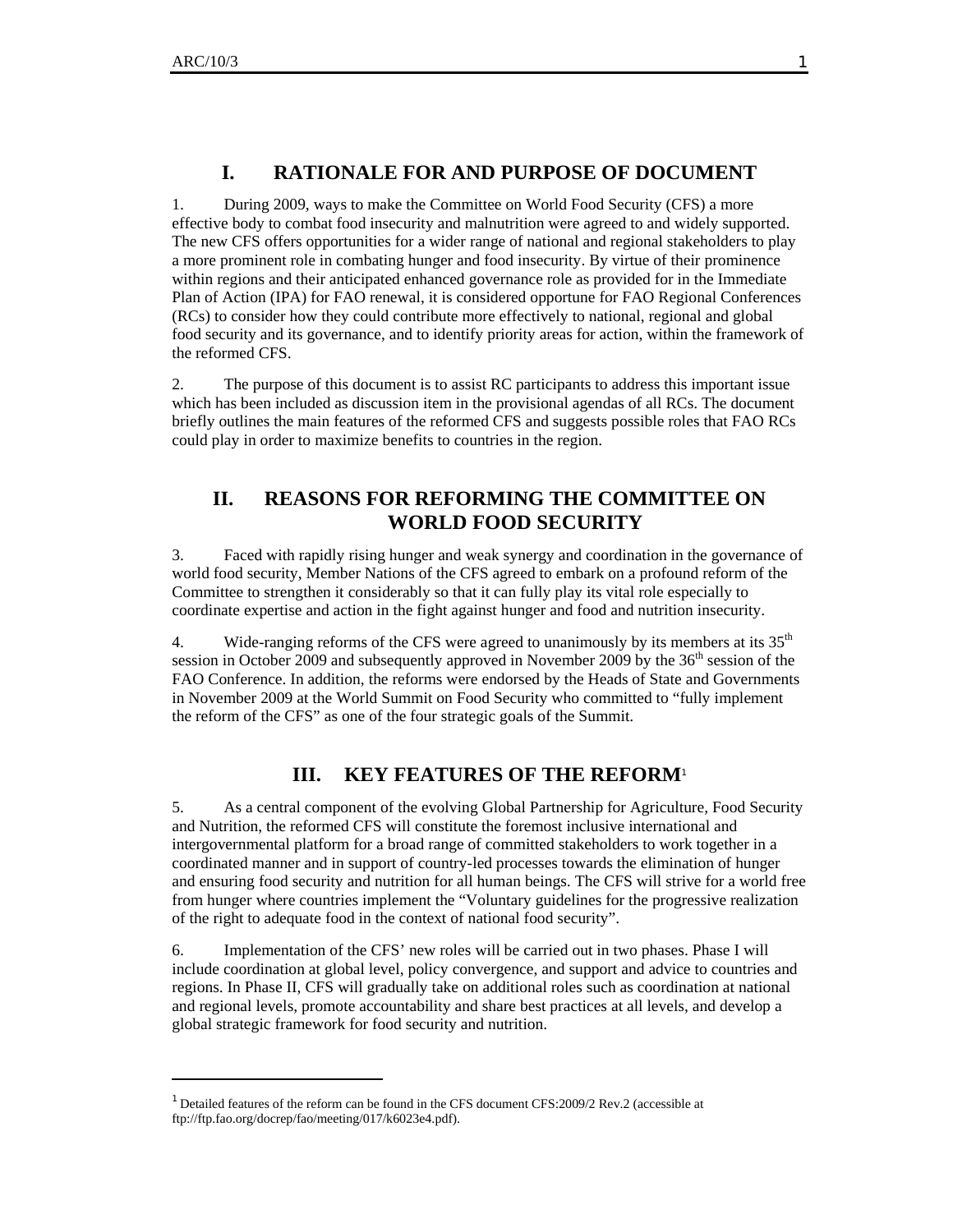#### *3.1. Inclusiveness*

7. The new CFS will be composed of members, participants and observers and will seek to achieve a balance between inclusiveness and effectiveness. Its composition will ensure that the voices of all relevant stakeholders – particularly those most affected by food insecurity - are heard.

8. Membership of the Committee is open to all Members of FAO, WFP or IFAD, or nonmember States of FAO that are member States of the United Nations. The Committee is open to participants from the following categories of organizations and entities, i) UN agencies and bodies with a specific mandate in food security and nutrition, ii) civil society and non-governmental organizations and their networks with strong relevance to food security and nutrition, iii) international agricultural research systems, iv) international and regional financial institutions, and v) representatives of private sector associations and philanthropic foundations. The Committee or its Bureau may invite other interested organizations relevant to its work to observe entire sessions or for specific agenda items.

9. While governments are the only voting members, participants take part in the work of the Committee with the right to intervene in plenary and breakout discussions to contribute to the preparation of meeting documents and agendas, submit and present documents and formal proposals, and interact with the Bureau during intersessional periods.

#### *3.2. Intersessional activities*

10. The overall CFS includes not only an annual global meeting, but also a series of intersessional activities at various levels, including within regions. Coordination among actors and levels between plenary sessions will be facilitated by the CFS Bureau which, composed of a Chairperson and twelve members from the various regions, represents the broader membership of the CFS during such periods.

11. The Bureau, will establish an Advisory Group composed of representatives of FAO, WFP and IFAD and other non-Member CFS participants. The function of the Advisory Group is to provide input to the Bureau regarding the range of tasks which the CFS Plenary has instructed it to perform.

#### *3.3. High Level Panel of Experts on Food Security and Nutrition*

12. In line with efforts to revitalize the CFS, members called for the regular inclusion of structured food security and nutrition-related expertise to better inform its sessions and support members and other stakeholders in designing strategies and programmes to address food insecurity. A High Level Panel of Experts (HLPE) on Food Security and Nutrition is being established with this purpose in mind.

13. The HLPE will: i) assess and analyze the current state of food security and nutrition and its underlying causes; ii) provide scientific and knowledge-based analysis and advice on specific policy-relevant issues, utilizing existing high quality research, data and technical studies; and iii) identify emerging issues and help the CFS and its members prioritize future actions and attentions on key focal areas. The HLPE will be composed of a Steering Committee and a subsidiary network of food security and nutrition experts organized on the basis of ad hoc project teams.

#### *3.4. Secretariat*

14. There should be a small, permanent CFS Secretariat located in FAO Rome. For the biennium 2010-2011, the Secretariat will be headed by a Secretary from FAO and include staff from the other UN Rome-based agencies (WFP and IFAD). Its task will be to assist the Plenary, the Bureau and Advisory Group, and the High Level Panel of Experts in their work.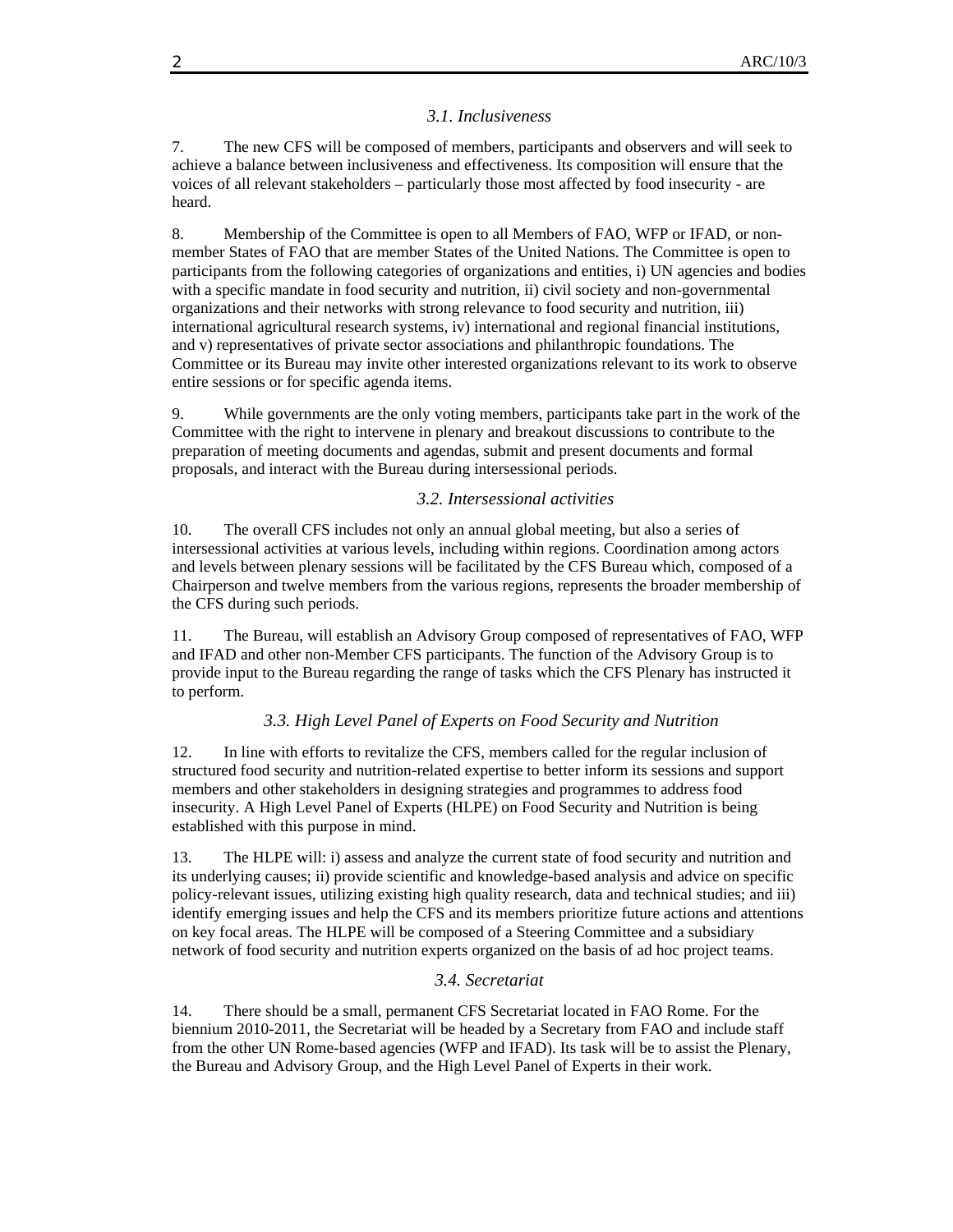15. Further arrangements regarding the Secretary, including possible rotation among the three Rome-based agencies, and the inclusion in the Secretariat of other UN entities directly concerned with food security and nutrition, should be decided by the CFS Plenary in 2011.

### **IV. STATUS OF THE CFS REFORM**

16. To date the CFS Bureau has focused on setting up the structures and procedures agreed under the reform plan.

17. Terms of reference and structure of the Advisory Group have been approved by the Bureau. There will be thirteen members from five different categories whose membership for this biennium has been agreed as follows:

- i) UN Organizations and Bodies (5): IFAD, WFP, FAO, HLTF, Special Rapporteur on the Right to Food;
- ii) CSOs/NGOs (4): Representatives of participating organizations to be proposed by NGOs/CSOs as an interim solution until a global mechanism is established;
- iii) International Agricultural Research Bodies (1): Bioversity;
- iv) International Financial and Trade Institutions (1): World Bank;
- v) Private sector/philanthropic Foundations (2): International Agri-food Network; Bill and Melinda Gates Foundations.

18. Rules and procedures of the HLPE have been approved. Nominations for possible experts in various food security fields have been called for.

19. In accordance with the reform document, CSOs are autonomously preparing a proposal for a global mechanism to facilitate their engagement with the CFS at all levels. This global mechanism for food security and nutrition will function as a facilitating body for CSO consultation and participation in the CFS, including at regional level.

20. Discussion has started regarding possible CFS agenda topics and the format for the 36th Session which will be held from 11-14 October 2010.

21. The CFS has a new, improved web site which features on the FAO home page and links to the CFS page have also been included on IFAD's and WFP's web sites.

### **V. ROLE OF FAO REGIONAL CONFERENCES**

22. As indicated in the CFS reform document (para. 23):

"It is crucial that the work of the CFS is based on the reality on the ground. It will be fundamental for the CFS, through its Bureau and Advisory Group, to nurture and maintain linkages with different actors at regional, sub regional and local levels to ensure on going, two way exchange of information among these stakeholders during intersessional periods. This will ensure that at its annual sessions the Plenary is made aware of latest developments on the ground, and that, conversely, results of the deliberations of the Plenary are widely disseminated at regional, sub-regional and country as well as global levels. Existing linkages should be strengthened, such as through the FAO Regional Conferences, and other regional and sub-regional bodies dealing with food security and nutrition related issues."

23. Paragraphs 24-28 of the CFS reform document suggest ways in which Member Nations may, at their discretion, advance food security and nutrition at national and local levels by constituting or strengthening multi-disciplinary national mechanisms including all key stakeholders (see Annex 1). These suggestions also apply to the regional level. Such measures would not only improve the effectiveness of regional bodies to address food security matters; they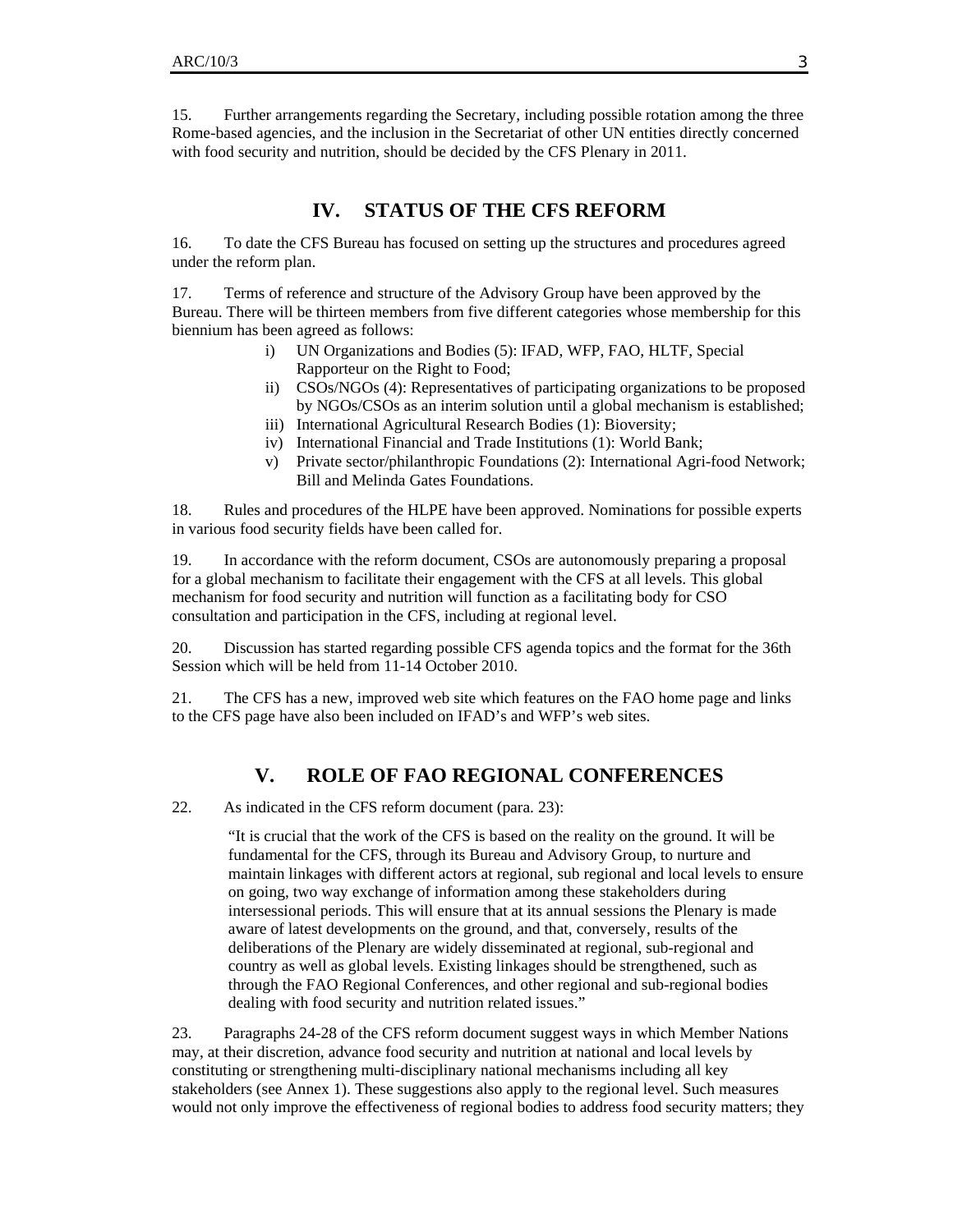would also help the reformed CFS perform its overall role of facilitating a coherent multi-level approach to effectively address food insecurity and malnutrition.

24. While these suggestions apply to all regional bodies, this document focuses on how FAO RCs could contribute more effectively to national, regional and global food security and its governance within the framework of the reformed CFS and how they can strengthen the work of the Committee at the regional level.

25. Given the importance of national and regional considerations to fighting hunger and malnutrition, regional bodies such as RCs are thus vital to food security governance. They are also fundamentally important for the new CFS which has been reformed to address the need for improved food security governance at all levels through better coordination, greater inclusiveness, and stronger linkages to the field. In this regard, RCs may wish to consider performing all or some of the following functions and address ways to strengthen their ability to do this.

- Take stock of country and regional initiatives directed at improving food security coordination with a view to encouraging convergence and avoiding duplication among such initiatives;
- Improve the sharing of information on food security and nutrition policies and programmes undertaken by national and regional stakeholders by reviewing them periodically in a document to be discussed by RCs;
- Inform the CFS Plenary about successes achieved as well as the challenges and needs to reduce hunger and malnutrition in their respective regions;
- Disseminate CFS conclusions and recommendations at regional and national levels.

26. With a view to performing the above functions more effectively within the context of the reformed CFS, RCs may wish to consider and encourage discussion during their regular agendas on how to build an appropriate regional multi-stakeholder mechanisms to promote food security in the region. Such discussions could be held as a regular standard agenda item. In this case, RCs may wish, as with the CFS Plenary, to invite relevant non-voting members of RCs to participate in debates and contribute to the work of RCs when dealing with CFS matters. Participants and observers could include relevant regional organizations and networks and regional development institutions (e.g. United Nations Country Teams, UN Resident Coordinators, donors with relevant work in the region, Regional Integration bodies, National Alliances against Hunger, CSOs and NGOs, including national and regional food security thematic groups, civil society networks participating in national food security thematic groups, civil society networks participating in national food security councils and farmers' organizations as well as private sector associations). In accordance with the aim to strengthen food security governance, RCs may, furthermore, wish to consider devoting a substantial part of their agenda to address CFS related matters.

27. Should there be insufficient time to prepare for and hold the type of discussion outlined above at the Plenary, debates could be held during parallel or side events, the outcomes of which would be reported to the Ministerial Segment of the RCs.

28. RCs meet biannually in non-Conference years while the CFS has an annual cycle. However, the CFS is now an ongoing process involving two-way exchange between national, regional and international levels through the CFS Plenary, its Bureau and the Advisory Group during intersessional periods. In order to facilitate regular interaction between RCs held biannually, and the different bodies of the CFS, RCs may wish to consider establishing an "ad hoc steering group" to help operationalize a multi-stakeholder mechanism as suggested in paragraph 26 of the present document. In this case, the mandate and possible composition of the "ad hoc steering group" should be considered. How and with what bodies such a mechanism would interact at national, regional and international levels, should also be considered.

- 29. The following proposals are offered in this regard for consideration by the membership:
	- a) RCs may wish to establish a representative "ad hoc steering group" to remain in touch with the CFS Bureau and Secretariat with a view to develop the multi-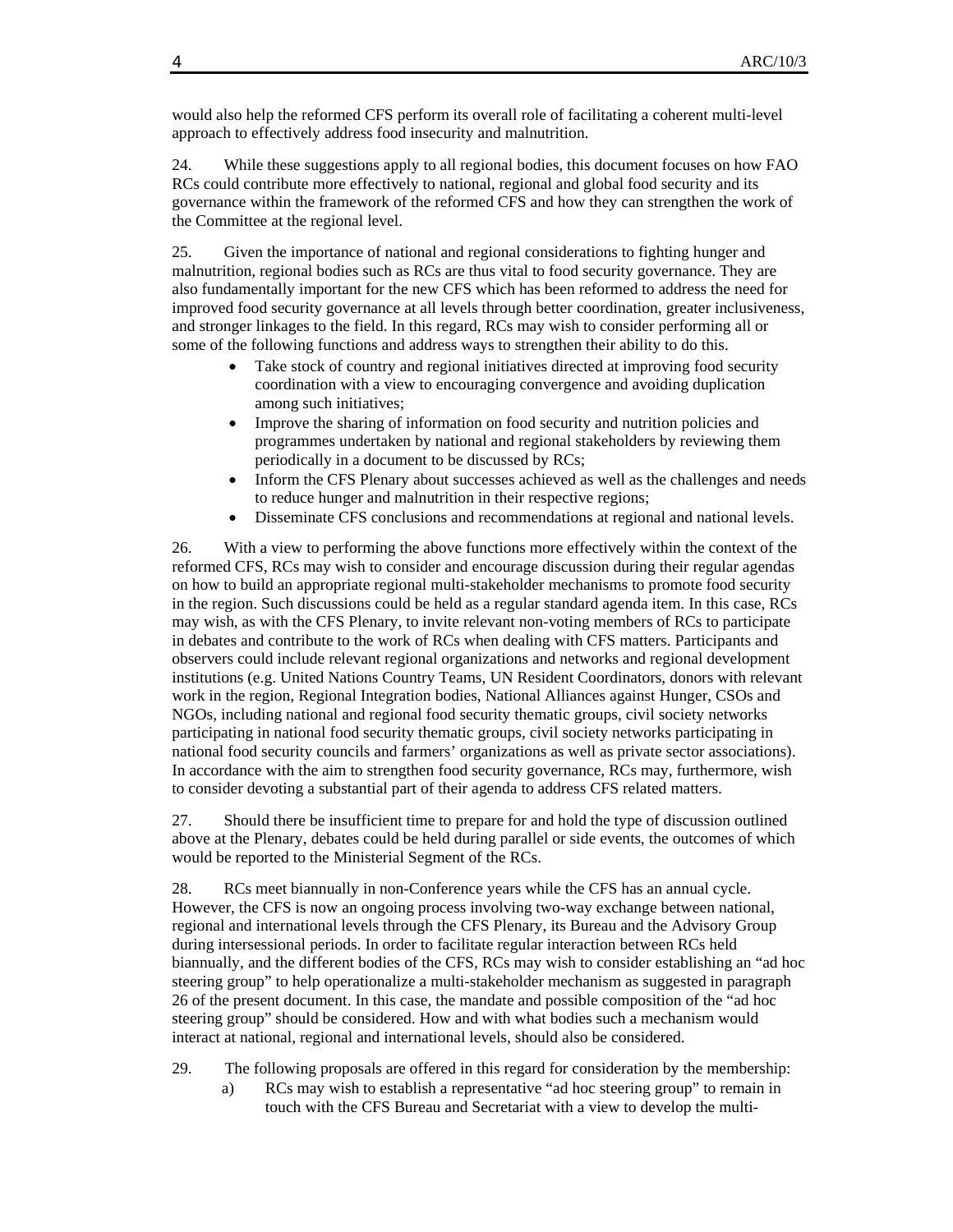stakeholder mechanism and to propose regional inputs to the CFS agenda including suggestions for work to be undertaken by the HLPE;

- b) Depending on regional circumstances, the "ad hoc steering group" could include a limited number of countries from the region, FAO representatives, other regional UN representatives, representatives of intergovernmental regional organizations, and representatives of civil society and the private sector. This mechanism could follow the example used for the CFS Advisory Group, which has an equal number of non-country representatives as there are member countries on the Bureau.
- c) In the years when there are no Regional Conferences, provisions should be made for a meeting of the "ad hoc steering group", with the participation of any other member country from the region or relevant regional actor participating in the CFS part of the Regional Conference, to take stock of progress made, advance any outstanding matters, and make contribution to the draft agenda of the CFS session of that year.
- d) RCs may also wish to discuss the establishment of a technical focal point to provide operational support to the work of the "ad hoc steering group".

30. RCs may wish to periodically review their functions and working mechanisms and procedures as the CFS gradually takes on additional roles in the future.